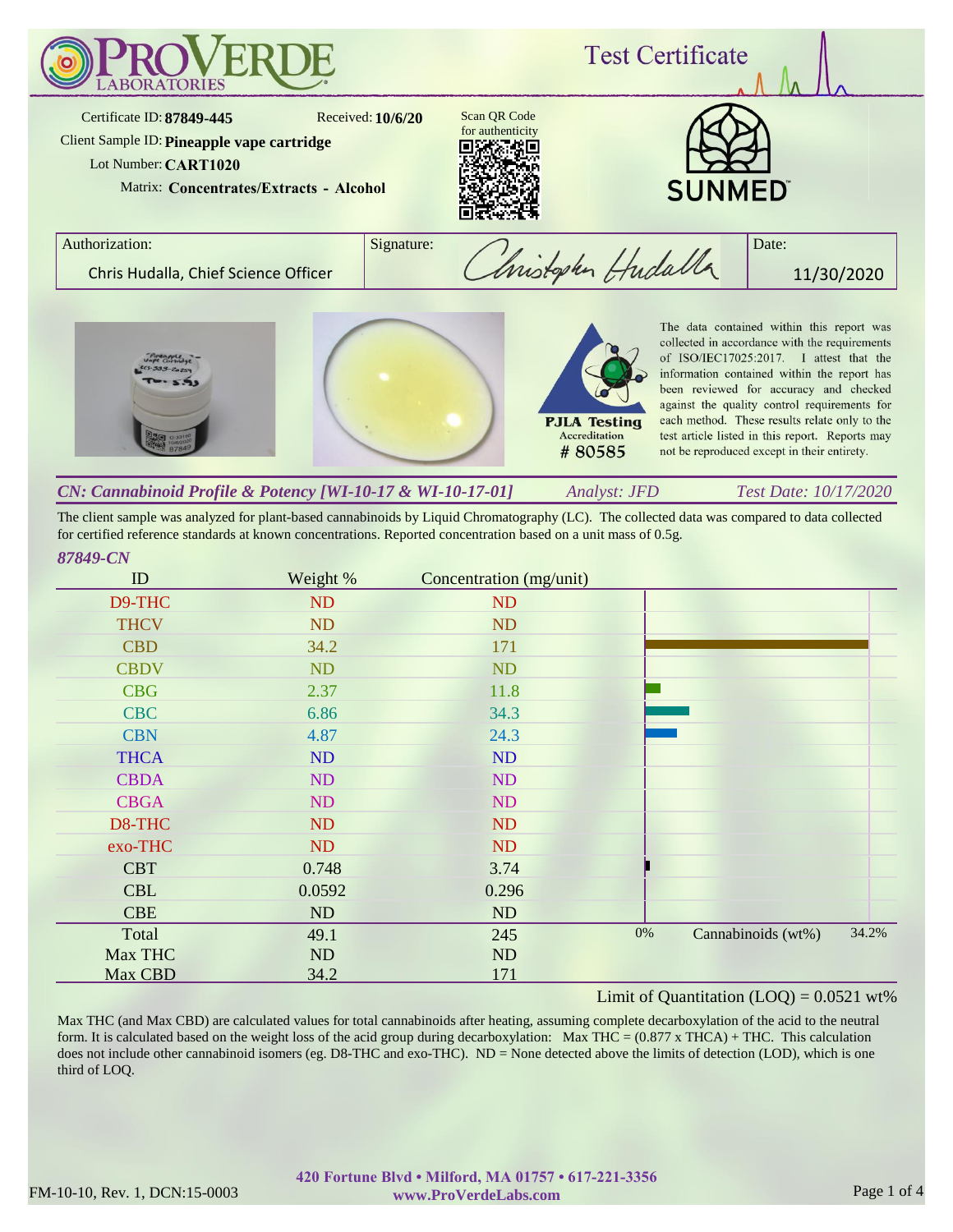This test method was performed in accordance with the requirements of ISO/IEC 17025. These results relate only to the test article listed in this report. Reports may not be reproduced except in their entirety.

| 87849-HM       |         |                                     |      |     | Use Limits <sup>2</sup> ( $\mu$ g/kg) |               |
|----------------|---------|-------------------------------------|------|-----|---------------------------------------|---------------|
| Symbol         | Metal   | Conc. $\frac{1}{\mu}$ ( $\mu$ g/kg) | RL   | All | Ingestion                             | <b>Status</b> |
| As             | Arsenic | ND                                  | 50.0 | 200 | 1,500                                 | <b>PASS</b>   |
| C <sub>d</sub> | Cadmium | ND                                  | 50.0 | 200 | 500                                   | <b>PASS</b>   |
| Hg             | Mercury | ND                                  | 50.0 | 100 | 1,500                                 | <b>PASS</b>   |
| Pb             | Lead    | ND                                  | 50.0 | 500 | 1,000                                 | <b>PASS</b>   |

1) ND = None detected above the indicated Reporting Limit (RL)

2) MA Dept. of Public Health: Protocol for MMJ and MIPS, Exhibit 4(a) for all products.

3) USP exposure limits based on daily oral dosing of 1g of concentrate for a 110 lb person.

| <b>MB1: Microbiological Contaminants [WI-10-09]</b><br><b>Test Date: 10/7/2020</b><br>Analyst: MM |
|---------------------------------------------------------------------------------------------------|
|---------------------------------------------------------------------------------------------------|

This test method was performed in accordance with the requirements of ISO/IEC 17025. These results relate only to the test article listed in this report. Reports may not be reproduced except in their entirety.

## *87849-MB1*

| Symbol | <b>Analysis</b>                                | <b>Results</b> | Units | Limits $*$     | <b>Status</b> |
|--------|------------------------------------------------|----------------|-------|----------------|---------------|
| AC     | <b>Total Aerobic Bacterial Count</b>           | <100           | CFU/g | $10,000$ CFU/g | <b>PASS</b>   |
| CC.    | <b>Total Coliform Bacterial Count</b>          | < 100          | CFU/g | $100$ CFU/g    | <b>PASS</b>   |
| EB     | <b>Total Bile Tolerant Gram Negative Count</b> | < 100          | CFU/g | $100$ CFU/g    | <b>PASS</b>   |
| YM     | Total Yeast & Mold                             | ${<}100$       | CFU/g | $1,000$ CFU/g  | <b>PASS</b>   |

Recommended limits established by the American Herbal Pharmacopoeia (AHP) monograph for Cannabis Inflorescence [2013], for consumable botanical products, including processed and unprocessed cannabis materials, and solvent-based extracts. Note: All recorded Microbiological tests are within the established limits.

| <b>MB2: Pathogenic Bacterial Contaminants [WI-10-10]</b> | Analyst: MM | <i>Test Date: 10/9/2020</i> |
|----------------------------------------------------------|-------------|-----------------------------|
|----------------------------------------------------------|-------------|-----------------------------|

This test method was performed in accordance with the requirements of ISO/IEC 17025. These results relate only to the test article listed in this report. Reports may not be reproduced except in their entirety.

### *87849-MB2*

| Test ID    | <b>Analysis</b>  | Results  | Jnits | $Limits*$    | <b>Status</b> |
|------------|------------------|----------|-------|--------------|---------------|
| 87849-ECPT | E. coli $(0157)$ | Negative | NA    | Non Detected | <b>PASS</b>   |
| 87849-SPT  | Salmonella       | Negative | NA    | Non Detected | <b>PASS</b>   |

Note: All recorded pathogenic bacteria tests passed.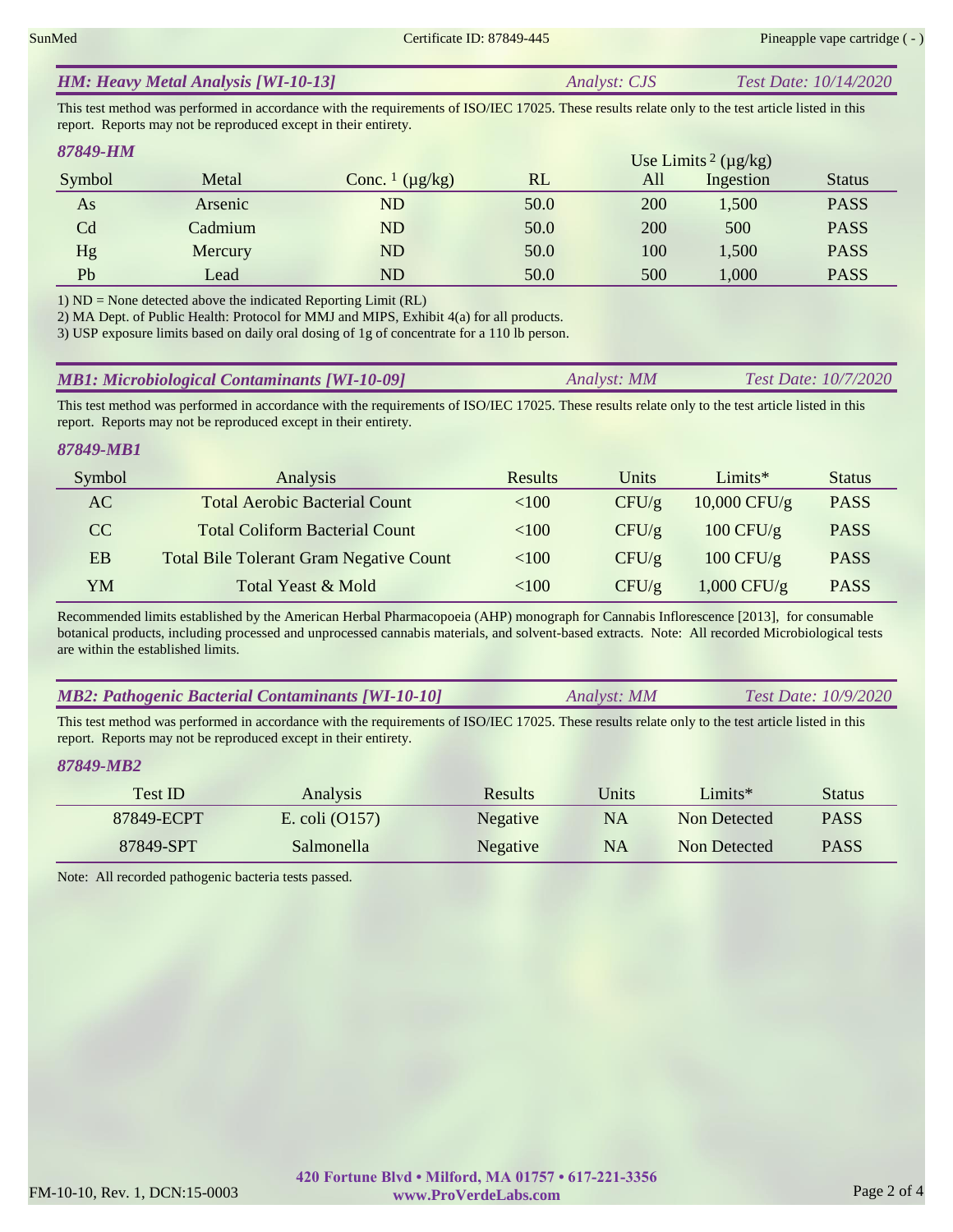| <b>PST: Pesticide Analysis [WI-10-11]</b> | Analyst: CJR | Test Date: 10/20/2020 |
|-------------------------------------------|--------------|-----------------------|
|-------------------------------------------|--------------|-----------------------|

The client sample was anlayzed for pesticides using Liquid Chromatography with Mass Spectrometric detection (LC/MS/MS). The method used for sample prep was based on the European method for pesticide analysis (EN 15662).

#### *87849-PST*

| Analyte            | CAS           | Result    | Units | <b>LLD</b> | Limits (ppb) | <b>Status</b> |
|--------------------|---------------|-----------|-------|------------|--------------|---------------|
| Abamectin          | 71751-41-2    | ND        | ppb   | 0.20       | 300          | <b>PASS</b>   |
| Spinosad           | 168316-95-8   | <b>ND</b> | ppb   | 0.10       | 3000         | <b>PASS</b>   |
| Pyrethrin          | 8003-34-7     | <b>ND</b> | ppb   | 0.10       | 1000         | <b>PASS</b>   |
| Trifloxystrobin    | 141517-21-7   | ND        | ppb   | 0.10       | 30000        | <b>PASS</b>   |
| Spirotetramat      | 203313-25-1   | ND        | ppb   | 0.10       | 13000        | <b>PASS</b>   |
| Spiromesifen       | 283594-90-1   | <b>ND</b> | ppb   | 0.10       | 12000        | <b>PASS</b>   |
| Piperonyl butoxide | $51-03-6$     | ND        | ppb   | 0.10       | 8000         | <b>PASS</b>   |
| Paclobutrazol      | 76738-62-0    | ND        | ppb   | 0.10       | 10           | <b>PASS</b>   |
| Myclobutanil       | 88671-89-0    | <b>ND</b> | ppb   | 0.10       | 9000         | <b>PASS</b>   |
| Imidacloprid       | 138261-41-3   | ND        | ppb   | 0.10       | 3000         | <b>PASS</b>   |
| Imazalil           | 35554-44-0    | ND        | ppb   | 0.10       | 10           | <b>PASS</b>   |
| Fenoxycarb         | 72490-01-8    | ND        | ppb   | 0.10       | 10           | <b>PASS</b>   |
| Etoxazole          | 153233-91-1   | ND        | ppb   | 0.10       | 1500         | <b>PASS</b>   |
| <b>Dichlorvos</b>  | $62 - 73 - 7$ | ND        | ppb   | 3.00       | 10           | <b>PASS</b>   |
| Cyfluthrin         | 68359-37-5    | ND        | ppb   | 0.50       | 1000         | <b>PASS</b>   |
| <b>Bifenthrin</b>  | 82657-04-3    | 48.0      | ppb   | 0.20       | 500          | <b>PASS</b>   |
| <b>Bifenazate</b>  | 149877-41-8   | ND        | ppb   | 0.10       | 5000         | <b>PASS</b>   |
| Azoxystrobin       | 131860-33-8   | <b>ND</b> | ppb   | 0.10       | 40000        | <b>PASS</b>   |

\* Testing limits for ingestion established by the State of California: CCR, Title 16, Division 42, Chapter 5, Section 5313. ND indicates "none detected" above the lower limit of detection (LLD). Analytes marked with (\*) indicate analytes for which no recovery was observed for a pre-spiked matrix sample.